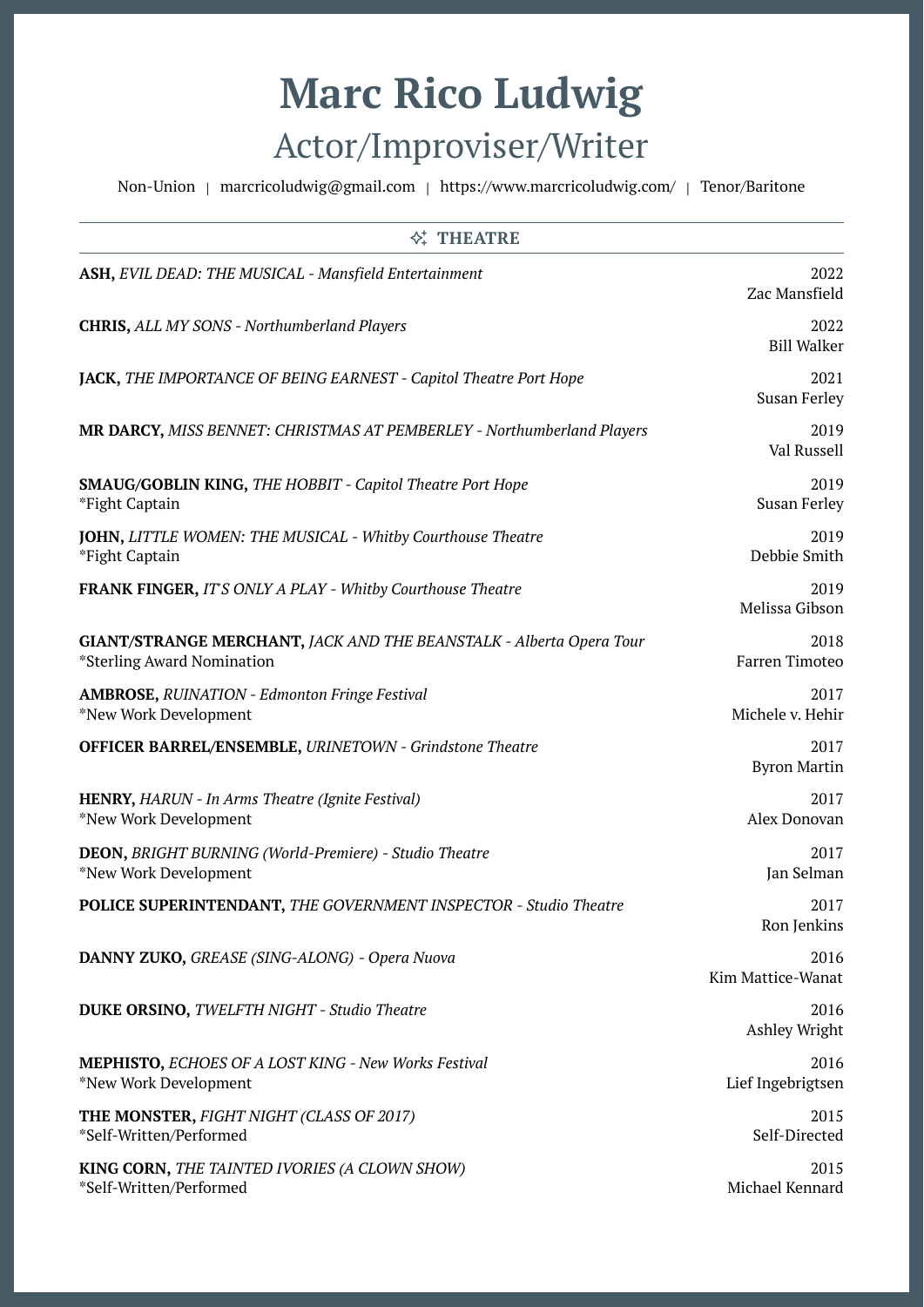| <b>VOICE</b>                                                                                                                                                    |                                                     |
|-----------------------------------------------------------------------------------------------------------------------------------------------------------------|-----------------------------------------------------|
| DETECTIVE SILVER, DARKSTEAD (Season 1) - Podcast<br>Principle                                                                                                   | $2022$ – present<br><b>Gibb Smith Productions</b>   |
| NARRATOR, TALES OF THE WASTED WEST (Season 1) - Podcast<br>Principle                                                                                            | $2021$ – present<br><b>WMUC</b>                     |
| AS SELF, PACE TECHNICAL - Training Videos/Courses                                                                                                               | $2020$ – present<br>Self-Directed/Written           |
| RICK, SERVING RUTH - Podcast<br>Principle                                                                                                                       | 2022<br><b>Twisted Tales of</b><br>Madness & Murder |
| 14th FLOOR NEW HIRE, NEW HIRE - Podcast                                                                                                                         | 2021<br><b>Pinball Productions</b>                  |
| <b>DETECTIVE SILVER, DARKSTEAD (Pilot) - Podcast</b><br>Principle                                                                                               | 2021<br><b>Gibb Smith Productions</b>               |
| LIAM, MOUNT OBLIVION (Episode 2) - Podcast                                                                                                                      | 2021<br>The Heap                                    |
| <b>TRAILER VOICE, That's a Wrap - Short Film</b><br>*OFFICIAL SELECTION for Toronto Lift-Off, Hollywood North, London Worldwide<br><b>Comedy Film Festivals</b> | 2019<br><b>Toronto Film School</b>                  |
| <b>NARRATOR, GET READY FOR UALBERTA CONVOCATION! - Youtube Video</b>                                                                                            | 2017<br>University of Alberta                       |

| <b>FILM</b>                                               |      |
|-----------------------------------------------------------|------|
| <b>EXTRA, UNRELEASED - Music Video</b>                    | 2022 |
| PRIEST, CHERRY BOMB - Short Film                          | 2022 |
| <b>EXTRA, ABIGAELLE ET LE DATE COACHING - Web Series</b>  | 2019 |
| <b>CHRIS, NICE TRY NARCS - Short Film</b>                 | 2017 |
| <b>DRUNK DRIVER, NIGHT TIME DRIVER - Short Film</b>       | 2017 |
| <b>PARTIER, LIVIN' ON SUMMERTIME - Music Video</b>        | 2016 |
| <b>EXTRA, THE AMAZING RACE CANADA - Television Series</b> | 2015 |
|                                                           |      |

## **TRAINING**

## *KH Casting 2021 University of Alberta Bachelor of Fine Arts, Major in Acting 2013-2017 Citadel Young Company 2013*

**Scene Study/Acting:** Sandra Nicholls, Kate Weiss, Beau Coleman, Jan Selman, Shannon Boyle, Karen Goerzen, Simon Mallett, Geoffrey Brumlik, Tami Dowler-Coltman, Nicola Elson, Mieko Ouchi, Karen Johnson-Diamond

**Voice & Dialects/Alexander Technique:** David Ley, Betty Moulton, Shannon Blanchet, Jane McFarlane, Gerry Trentham

**Singing:** Kim Mattice-Wanat, Don Horsburgh, Shannon McCracken, Ryan Sigurdson, Vern Slipetz, Kimberley Denis, David Wilson

**Stage Combat:** Jean-Pierre Fournier, Jade McRae